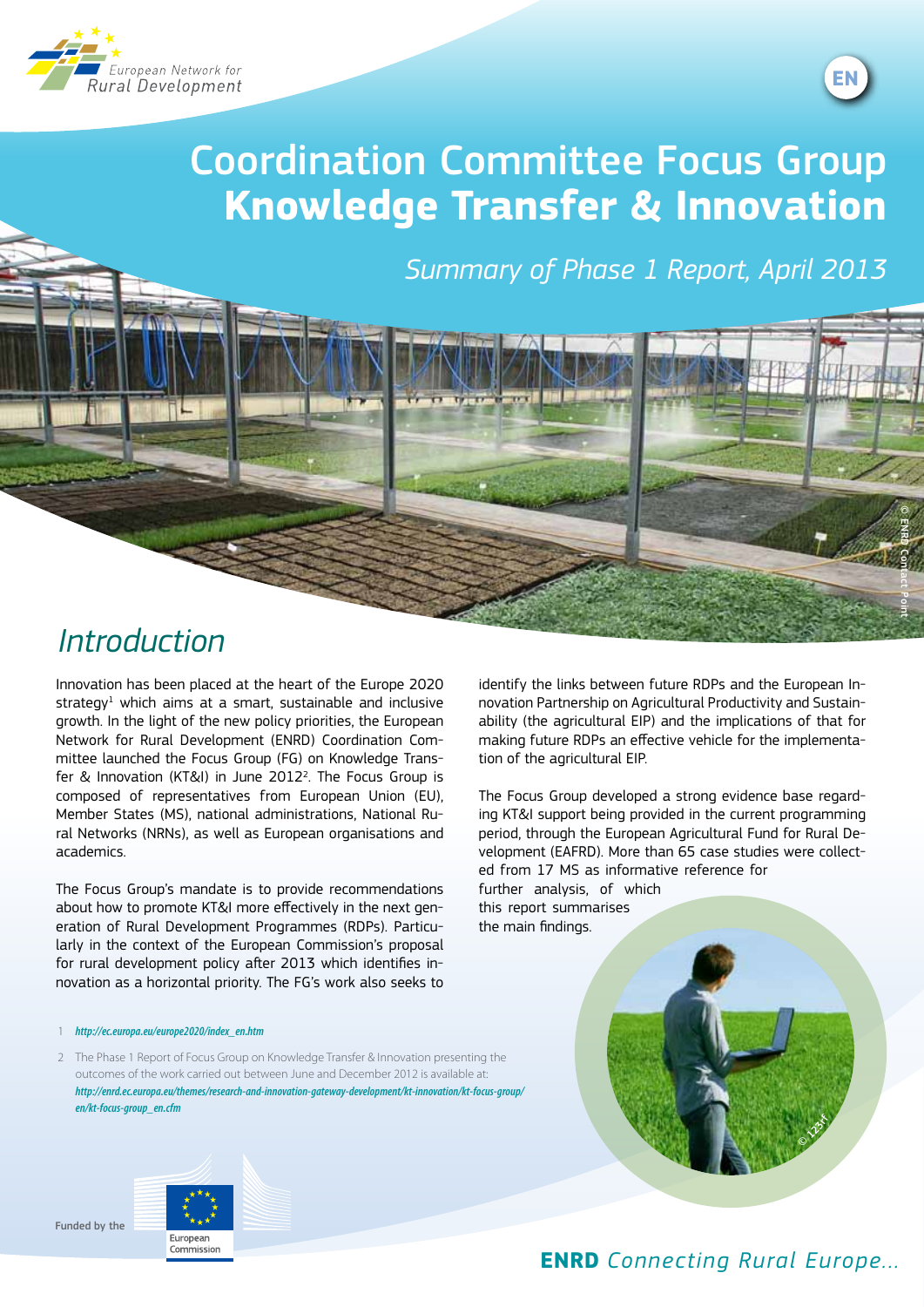### **Definitions and methodological framework**

While defining the conceptual reference and focus for the work of the FG, three issues became very clear:

- i. The concept of 'innovation' should not be caught in one single definition to be universally valid. Situations all over Europe do vary according to the context. Instead, and specifically for policy recommendations, innovation is to be considered as a permanent process of renewal and adaptation.
- ii. The existing knowledge and innovation systems have tended to focus on agriculture. However, it is very relevant also to include issues of environmental and social innovations as well as being innovative in new ways, such as cooperation between public administration, farmers and other stakeholders in the rural domain.
- iii. Policy is to enable a 'culture of innovation' wider than the work of actors in the so-called Agricultural Knowledge and Innovation System (AKIS) in the strict sense. Rural development policy is to embrace rural innovation beyond agricultural production and processing.

Theories about innovation usually distinguish two models: the linear and the systemic model (see Table 1). In the linear model, innovation is seen as a scientific and linear process driven by experts and technology. Such innovation is developed by researchers or scientists with the results expected to be applied and replicated in practical situations. Linear innovation promotes a flow of knowledge from the scientific experts to the end-users (e.g. farmers, foresters, agri-food businesses and other rural enterprises). However, experience has shown that obstacles can limit the knowledge flow to end-users. The success of linear innovation is very much dependent on the scientific research being designed to produce



tangible results that are relevant to end-users. Moreover, innovation reaches beyond scientific issues. Another weakness of the linear approach to fostering KT&I is a failure to appreciate that role end-users can play as originators of successful innovation.

Compared to the linear model, the systemic model of innovation is more complex. The cases examined by the FG make it clear that both models are relevant to understanding how rural development innovation works. In its analysis, the FG has integrated elements that pertain to both models.

Instead of focusing on a detailed definition, the FG found it more appropriate to focus on innovation dynamics, or on innovation as a process. As the European Union's Standing Committee on Agricultural Research (SCAR)<sup>3</sup> has stated: "Innovation starts with mobilising existing knowledge. Innovation is a social process, more bottomup or interactive than top-down from science to implementation. Even pure technical innovations are socially embedded in a process with clients, advisors, etc. Very often partners are needed to implement an innovation."

©

ENRD Contact Point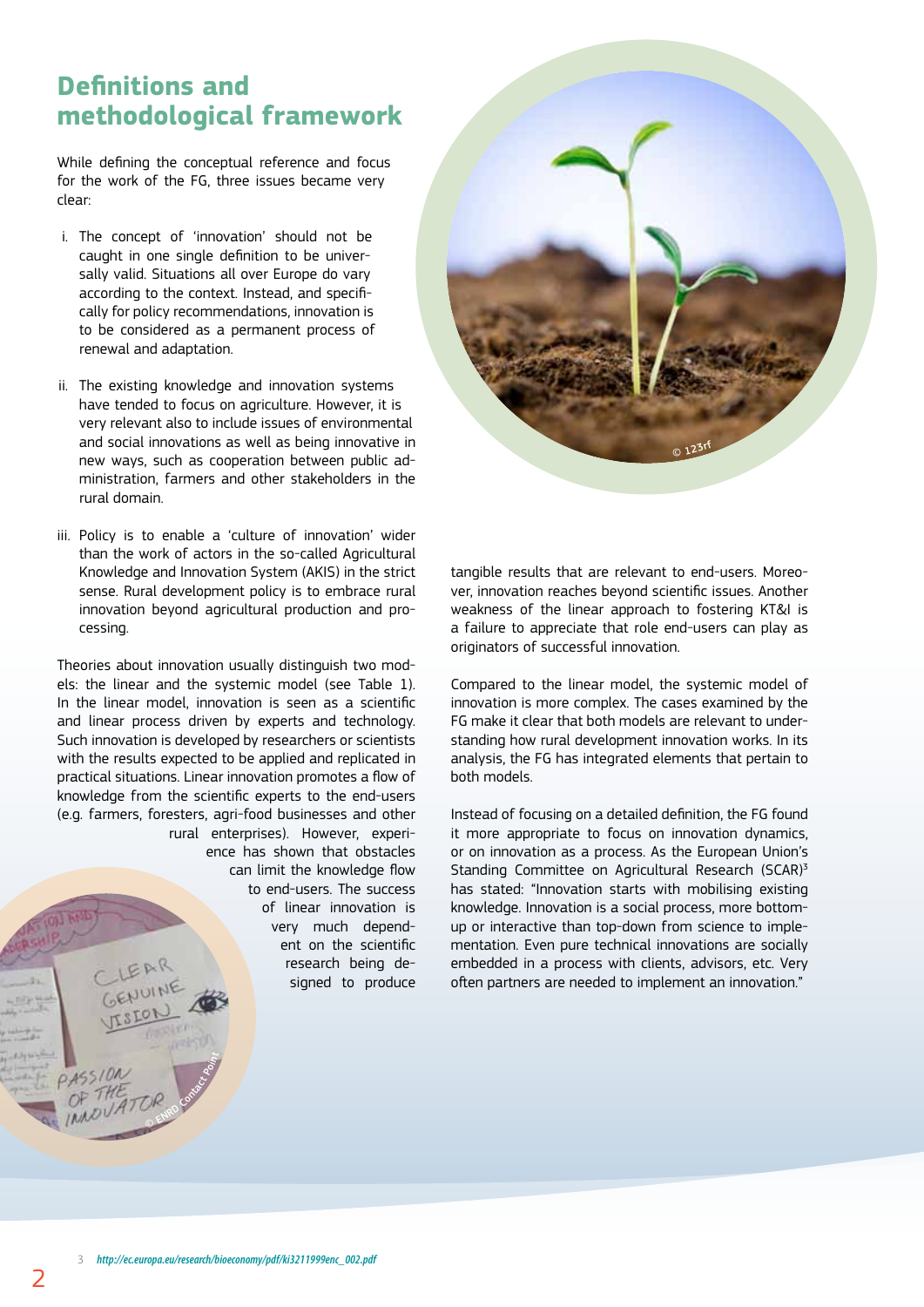#### **Table 1: Changes in academic thinking about innovation regarding different aspects (Leeuwis & Aarts, 2011)**

| <b>Aspect of innovation</b>          | Linear model of innovation<br>(dominant 1950-1980)                          | <b>Later modes of thinking</b><br>(dominant from 1990 onwards)                                                               |
|--------------------------------------|-----------------------------------------------------------------------------|------------------------------------------------------------------------------------------------------------------------------|
| Origin                               | Science and research                                                        | Building blocks come from science, practice and intermediaries                                                               |
| <b>Nature</b>                        | New technical device                                                        | New successful combination of technological devices, modes<br>of thinking and social organisation                            |
| Social conditions for<br>application | Are 'outside' the innovation                                                | Are an integral component of the innovation                                                                                  |
| Key processes                        | R&D, adoption                                                               | Interactive design, co-evolution, learning                                                                                   |
| Adoption                             | Is an individual process                                                    | Is a collective process within nested networks of interdepen-<br>dent stakeholders                                           |
| Steering                             | Change can be engineered, predicted and<br>planned rationally               | Change is an unpredictable, messy and emergent process                                                                       |
| Role of science                      | Designing innovations                                                       | Delivering inventions that may be turned into innovations<br>Responding to questions that emerge in the innovation process   |
| Diffusion                            | Happens after the innovation is ready<br>Focus is on spreading of a product | Starts already during design, while scaling out often includes<br>contextual re-design<br>Focus is on spreading of a process |

Regarding the actors engaged in the innovation process, the FG considered that - in the initial stages - informal knowledge, personal capacities and networks of innovators (including farmers) are essential to build liaisons. Such 'social capital' is at the forefront of innovation policy, as it animates and consolidates emerging networks of innovators.

Building on the latter, a new development to systemic innovation thinking has led to the introduction of an 'interactive innovation model'. The agricultural EIP has adopted this interactive multi-actor model of knowledge exchange to promote end-user-focused solutions. The application of this model refers to the forming of partnerships using bottom-up approaches under the agricultural EIP and linking end-users, advisors, researchers, businesses, and other actors in Operational Groups to produce concrete innovative results.

At this stage, innovation brokers can play a useful role in addition to the standard AKIS actors (research and education institutions, extension services, etc.) who are often present in the process of scaling-up innovation. According to the definition of Howells (2006)<sup>4</sup>, innovations broker is "an organization or body that acts as an agent or broker in any aspect of the innovation process between two or more parties. Such intermediary activities include: helping to provide information about potential collaborators; brokering a transaction between two or more parties; acting as a mediator, or go-between bodies or organizations that are already collaborating; and helping find advice, funding and support for the innovation outcomes of such collaborations."

In collecting examples about RDP support to KT&I across Members States and regions, the FG sought to encompass the variety in situations in the MS and the differing perspectives on the KT&I systems that are functioning. The research also sought feedback as to whether current experience in innovation support could shed some light on the functioning of the intended agricultural EIP operational groups<sup>5</sup>. .

4 Howells, J. (2006): Intermediation and the role of intermediaries in innovation. Research Policy, 35, pp. 715–728.

<sup>5</sup> The European Innovation Partnership (EIP) "Agricultural Productivity and Sustainability" aims to provide a working interface between agriculture, bioeconomy, science and others at EU, national and regional level. Its implementation will be channelled through operational groups and supported by a network facility. *[http://ec.europa.eu/agriculture/eip/pdf/com2012-79\\_en.pdf](http://ec.europa.eu/agriculture/eip/pdf/com2012-79_en.pdf)*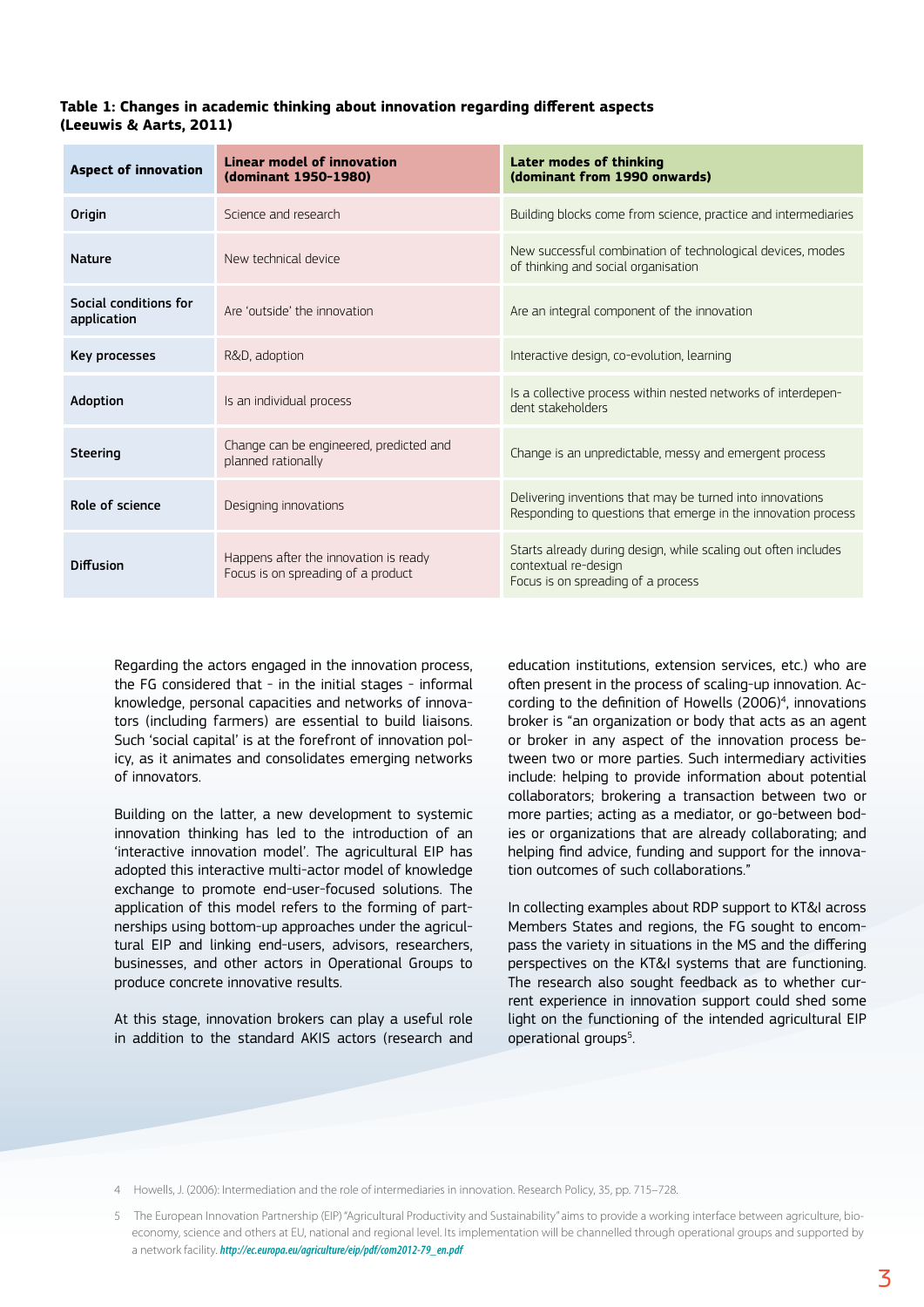### **Case studies analysis and findings**

Around one third of the examples received included projects funded or co-funded by Axis 1 (26 examples). Axis 3 and Axis 4 were the source of financing for around 10% of the examples received (12 examples) while two cases where funded by Axis 2. Technical Assistance (TA) budgets and the NRNs also play a significant role in supporting the innovation process as they finance training and information activities, the evaluation of pilot projects and the provision of micro grants through best practices (4 examples). Interestingly, the largest number of examples (39), stress the use of additional or alternative means of finance generated through various public (e.g. national, regional administrations) and private sources (e.g. bank loans, business) as well as other EU funds (e.g. European Social Fund, European Regional Development Fund, INTER-REG, Leonardo da Vinci programme).

In the majority of cases, the innovation process originated from the need to enable the actors of the primary sector (farmers, cooperatives, producers, agrofood industries, etc.) to maintain and/or improve their competitiveness. The need to address the beneficiaries' knowledge gaps was reported as another major reason for innovation. Responding to changing market demands or new opportunities was also a strong driver for innovation and environmental issues led to innovation in a number of examples. Finally, the need for new services and to address societal issues in rural areas also triggered the innovation process.

The actors involved in the innovation process in the examples collected are very diverse. Interestingly, farmers or farmers' organisations were, in the majority of the cases, the ones who initiated the innovation process. Research institutes and universities were also important actors in initiating novelties. Advisory services, Local Action Groups (LAGs) and agro-food businesses were found to have been a catalyst in some of the case studies. Other actors who initiated innovation processes included Non Governmental Organisations, chambers of commerce/agriculture, development organisations, etc.

The predominant type of innovation involved new processes or practices (e.g. the adoption of new or improved farming or production methods and techniques), followed by innovation related to new forms of organisation which included marketing innovation (e.g. the formulation and establishment of new networks aiming to facilitate experimentation) and the development of innovative products (e.g. the production of woodchip pellets from thinning).

Knowledge Transfer (KT) was found to be a precondition of the innovation process and it appears that the benefits of KT are also contingent on several interrelated factors such as creating partnerships, building capacity, and raising awareness. From the case studies it became evident that KT is beneficial not only for the end-users of the innovation (e.g. farmers, agrifood businesses, local entrepreneurs and rural society) but also for the research sector, the public administration and policy-makers.

The networks involved in the innovation process include a diverse range of actors: farmers, farmers' organisations, agro-food businesses, regional governments, universities, research institutes, advisory and extension services, etc. The contribution of these formal as well as informal networks was found to be both versatile and important throughout the innovation process.

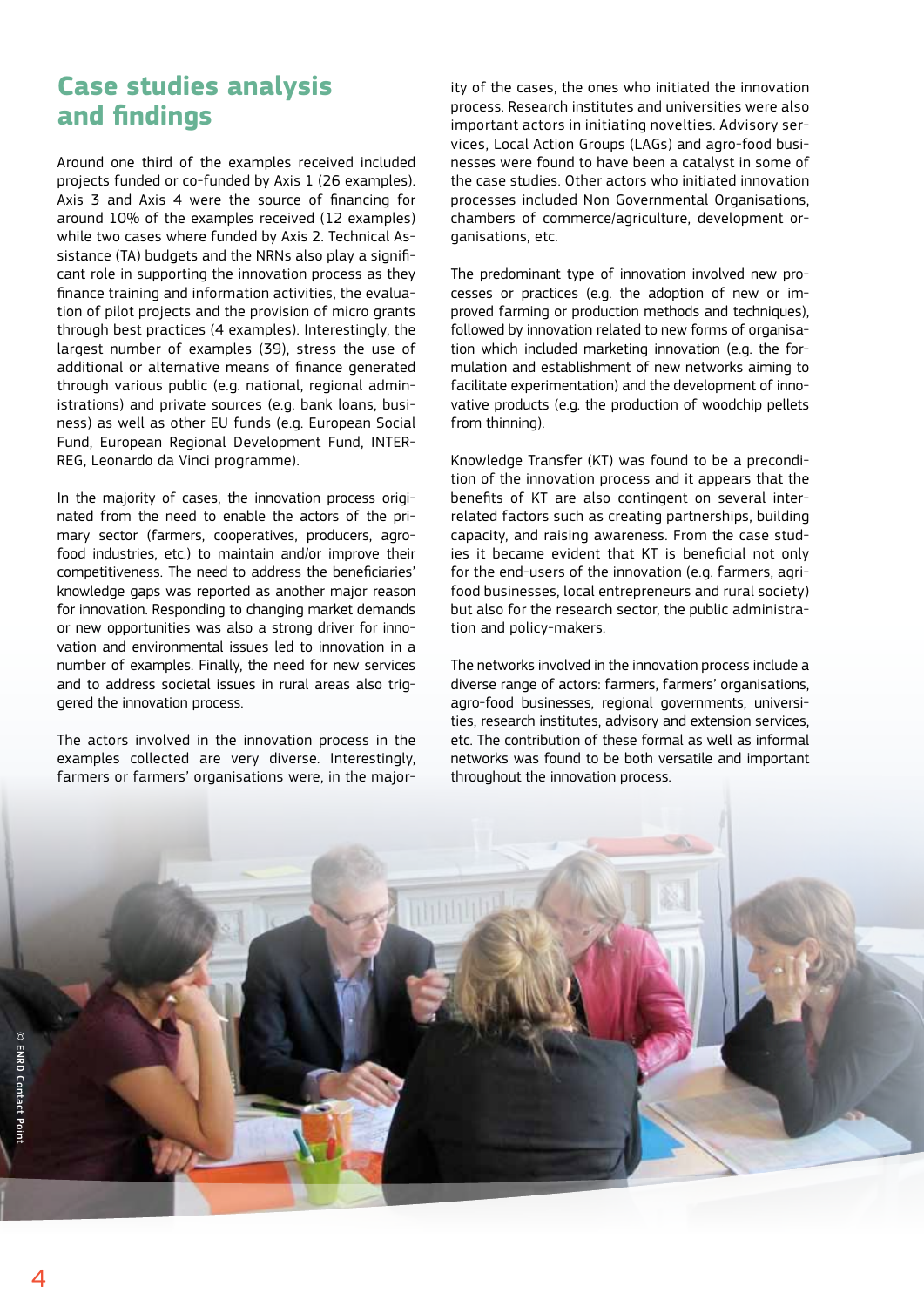

### **Lessons learnt**

Based on its analysis, the FG has deduced a number of relevant lessons regarding the innovation process:

- **• Animating the potential innovators**. Very often the stakeholders have already conceived a possible innovation but they lack the knowledge and support in order to proceed.
- **• Advisory services and innovation brokers** play a key role acting as facilitators in a process with a high level of complexity and multiple actors involved.
- **• Good communication and cooperation** is fundamental for success in this interactive process involving various actors and combining different competences.
- **• Assessing market needs** is a precondition for innovation. Understanding the changes in consumer and market needs is an important condition for identifying new domains for innovation.
- **• Combining different funds and different measures** enables the implementation of more complex projects.
- **• Building the right partnership.** It is important to bring together the right partners – those who have the motivation, skills and knowledge of the subject and who are willing to invest in a successful partnership.
- **• A local business model** is required, one which is adapted to local specificities and incorporates the economic, social and cultural characteristics of the area.
- **• Ensuring the flexibility of authorities and regulations**, on how rural development policy is implemented and supports the innovation process.
- **• Managing risk and handling failure**, as risk taking and the possibility of failure are integral parts of the innovation process.
- **• A clear innovation support framework** is also important for defining the measures and conditionality which can lead to innovation.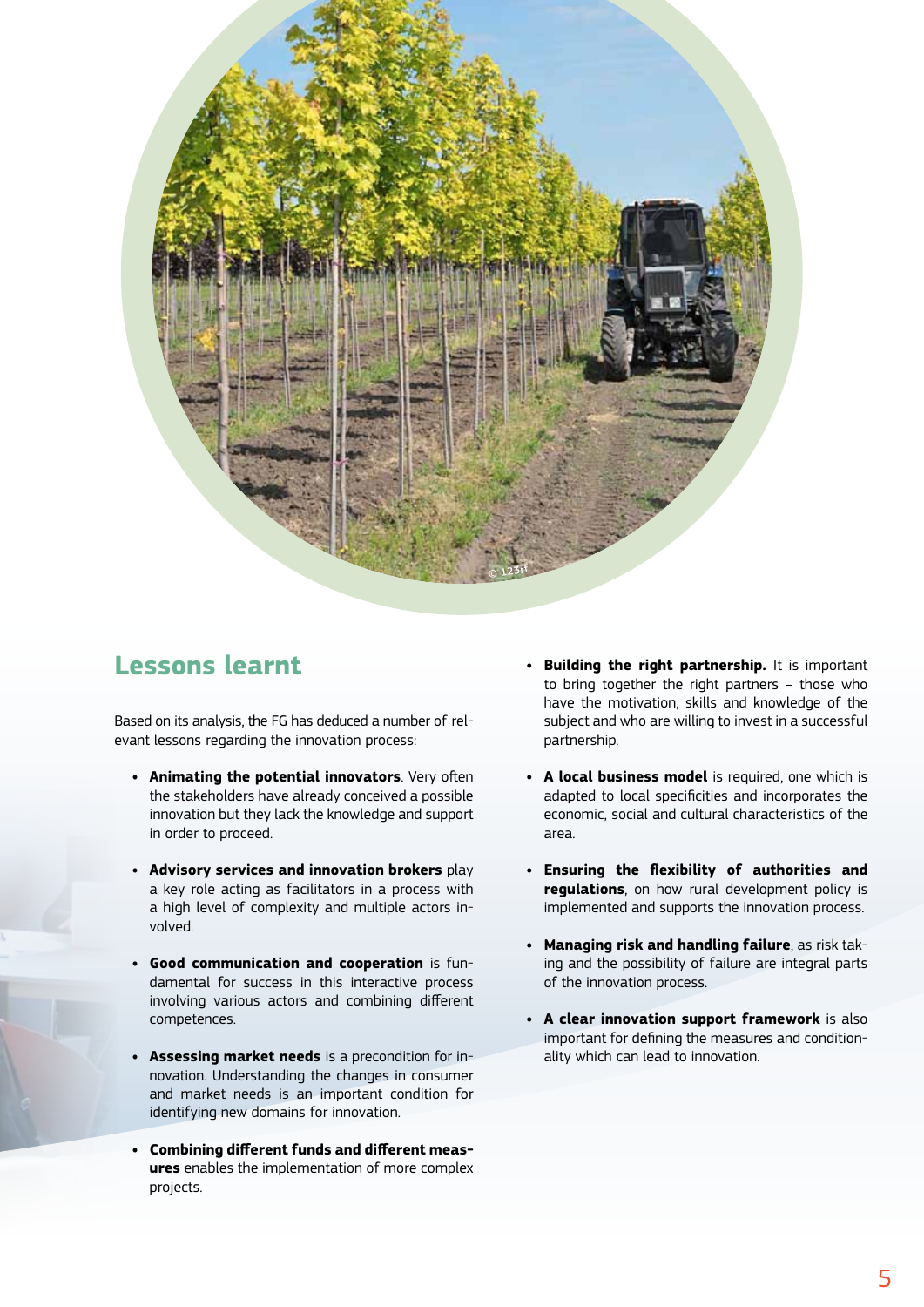### **Possible intervention areas and initial recommendations**

Based on the lessons learnt, the FG has agreed on a number of initial policy recommendations for six relevant intervention areas. The six intervention areas along with the most relevant recommendations follow:

#### **1. Simplify rural development regulations.**

#### **Practical recommendations for both the EU and MS are to:**

- • Minimise the administrative burden related to all innovative projects.
- • Keep the monitoring and evaluation system simple for the innovators.
- **2. Connect RDP-networks, innovation and EIP networks within the agricultural EIP.**

#### **Practical recommendations for both the EU and MS level are to:**

- Invest in good communication and coordination on the agricultural EIP at the EU and MS level.
- • Provide comprehensive information about 'why innovation' as one of EU 2020 priorities and 'how innovation' through the setting up of operational groups.
- Invest in active cooperation between the agricultural EIP network, the ENRD network, the NRNs and in communication with the activities of European Evaluation Network at the EU and national level.
- Member States with regional RDPs may require one single national framework for implementing the agricultural EIP.
- • Communicate the possibilities of the agricultural EIP operational groups to work on themes and with stakeholders beyond agriculture production alone.

#### **A practical recommendation at EU level is to:**

• Elaborate guidance to MS in addressing innovation in the current programming process preparing the next phase. MS without past experience with measure 124 need assistance in establishment of innovation measures.

**3. Enable a climate for innovations – also considering complex innovation processes.** Allow for risk and failure; follow a 'step-wise' approach in planning and in funding; and learn from the experience acquired.

#### **Recommendations for both the EU and MS level include:**

- Rural development policy should support innovation processes from the same inclusive conceptual framework as the agricultural EIP has proposed. The concept of 'interactive innovation model' is most welcome. This will allow a wide range of types and subjects of novelties and innovation that reflects the wide variety of contexts in the EU MS.
- • It is important for RDP measures to include non-agricultural innovations as well (wider rural perspective).
- $\cdot$  Realise that not all innovations e.g. new environmental services from farmers – will eventually be paid by the market. Thus it is important to allow at least initial payments from RDP budgets.
- Support both innovation itself and the experimentation with the novelty in practice. The current provisions on the agricultural EIP already suggest this as a possibility.
- • Encourage RDPs to make use of articles 36 (cooperation), 15 (training) and 16 (advice) under the EC's proposal for rural development after 2013 to also promote innovation (e.g. support innovation brokers).
- Design quidelines for collectives (of farmers, among others) to deliver green (nature) and blue (water) services. Two specific demands came from the cases: a) a legislative framework allowing payments for these services and; b) a format for contracts between collectives and authorities.
- Deepen the notion of 'innovation brokers' and challenge creative entrepreneurship. In other words: promote the "innovation spirit".
- • Monitoring & Evaluation of innovative projects should not only focus on the results but also on the process. The option of failure has to be accepted as part of the innovation processes. The European Evaluation Network could invest some effort in the design and appropriate Monitoring and Evaluation system for innovation.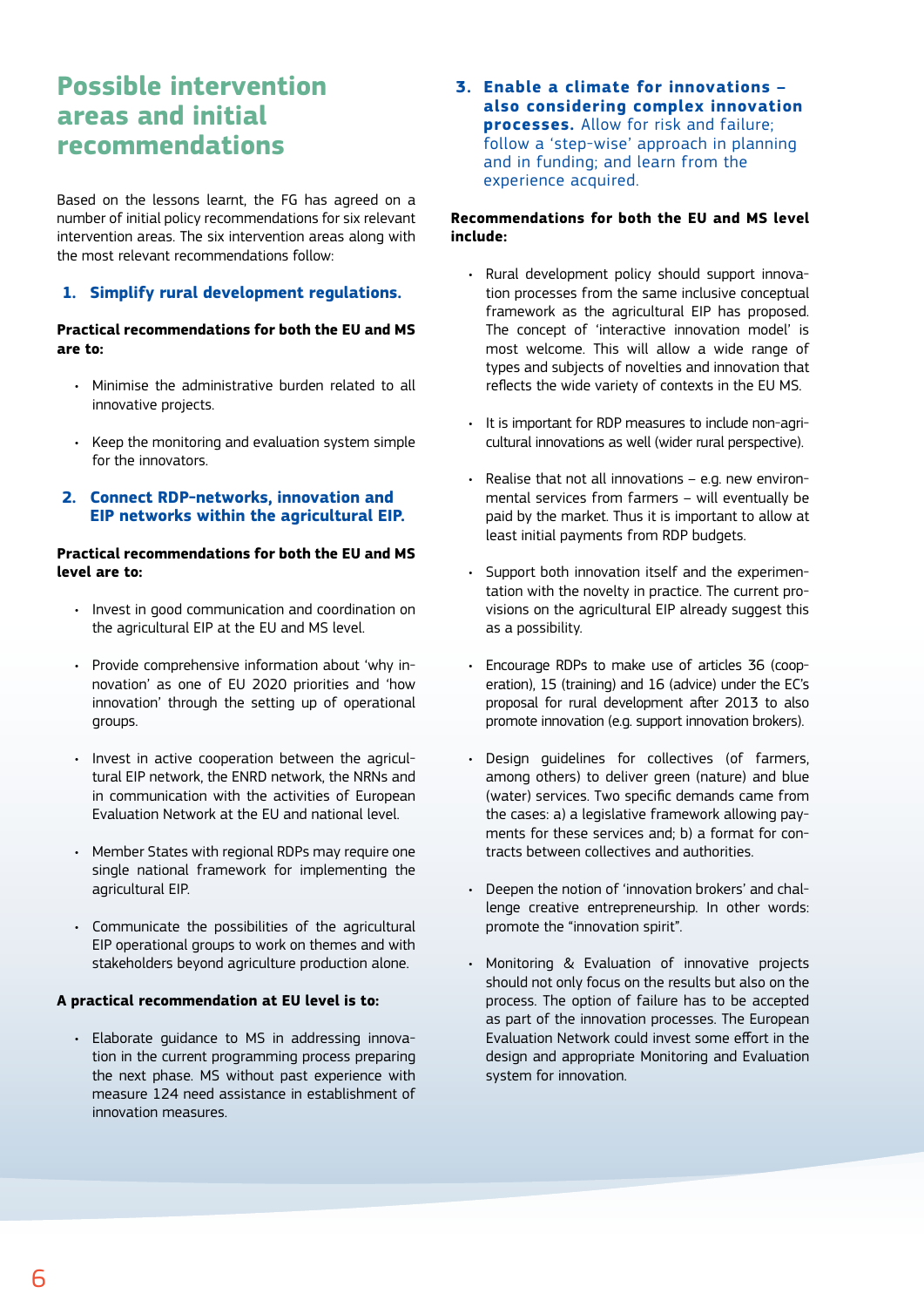#### **At MS level it is recommended to:**

- • Find and share good benchmarks of innovation process support.
- Increase TA support, in particular within the NRN action plan, to emphasize on training and include training on topics such as leadership, Community Led Local Development (CLLD), innovation facilitation and brokerage, business and marketing skills, understanding environmental, social and communication issues.
- • Devote a substantial part of the TA to support and train innovation advisors/brokers on innovation processes, on an inclusive view on innovation, facilitation of transnational exchanges and cooperation at local, MS, and EU level.
- • Allow a risk-taking attitude. Design and experiment with risk guarantee funds and monitor their performance. Revolving funds (for guarantees/loans) could be co-funded from the RDPs 2014-2020 budgets.
- Make wider use of the exemptions allowed by EU legislation from large industry food processing regulations for small innovative initiatives, with a view to foster innovative initiatives.
- • In innovation processes the risk is difficult to foresee. In such circumstances it is recommended to follow a step-wise approach in planning and in funding and allow failure as it is also important to learn from the experience.

**4 Promote wide stakeholder involvement.** Start informing relevant actors on the objectives and opportunities of the EIP erational groups for 2014-2020 already in 2013 with the support of National Rural Networks.

#### **Practical recommendations at EU and MS level are to:**

- • Promote training in facilitation and leadership in complex processes involving systems innovation, as keeping the various stakeholders together is a challenge, also at local level.
- • Design and share simple formats for public & private partnership contracts (e.g. for the delivery of environmental services).

#### **At MS level it is recommended to:**

- • Start informing relevant actors on the objectives and opportunities of the EIP operational groups for 2014-2020 already in 2013.
- Include information activities and support to innovation processes and stakeholder involvement into the tasks of the next generation of National Rural **Networks**
- • Challenge CLLD groups/LAGs to lead innovation and building local or regional partnerships. From this experience they will be able to generate relevant issues for rural development research.